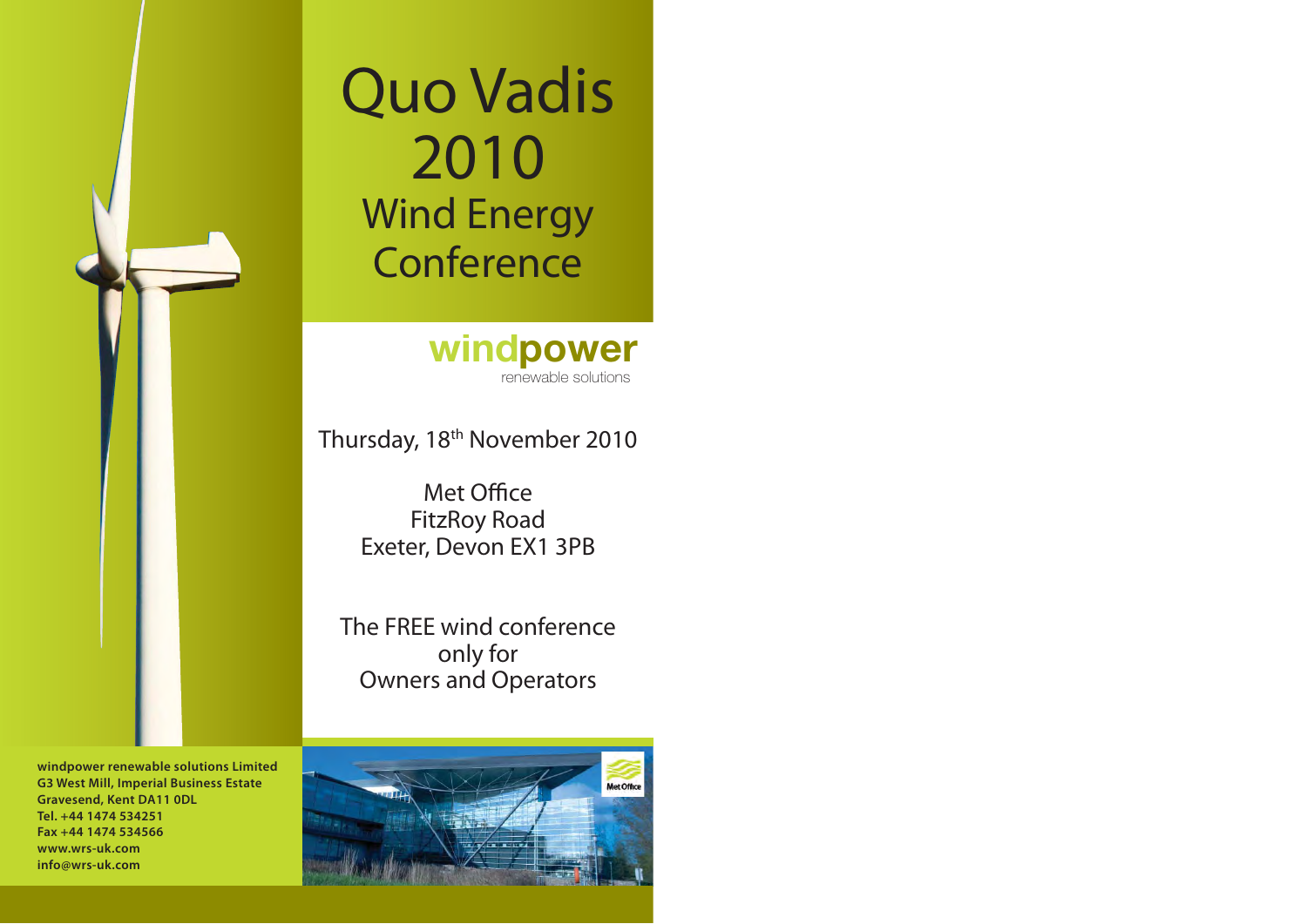## The Speakers



#### Charles Hendry MP

Charles Hendry has been Member of Parliament for Wealden since 2001. He is currently Minister of State for Energy and Climate Change. Before this, Charles was Shadow Minister for Energy, Industry and Postal Affairs in the Business and Enterprise team and Energy Science and Technology in the former DTI team. He was the Deputy Chairman of the Conservative Party (2003-05) and Shadow Minister for Young People (2002-05) and Shadow Minister for Industry and Enterprise (May-December 2005).

#### Clifford McSpadden, Conference Mediator

Clifford is the founder and CEO of CMS Global ltd, an organisation dedicated to helping others engage and collaborate to "make change happen". The Global Wind Alliance represents the most recent and significant example of this, bringing together leading companies across Europe to offer Total Life Cycle Management of wind farms across the World.



Roman Thomassin has 18+ years leadership experience, with a proven track record of building high performance teams across various industries (Automotive, Aerospace, Energy) in a global arena including East and West Europe, North and South America.

He has in-depth knowledge of aftermarket organizations and driving operational processes, productivity, efficiency and bottom-line improvements for manufacturing organizations.



#### Frank Van Rompaey, Head of Business Development - Wind Energy, Schaeffler (INA/FAG)

#### Duka Kitaljevich, VP Business Development, GasTOPS

Duka is responsible for marketing and sales of GasTOPS' products and services across all markets and equipment platforms. He has a strong technical background as a mechanical engineer with almost 30 years of experience specifically in the development and application of condition monitoring technologies for critical rotating machinery; from gas turbines, aero engines, helicopter gearboxes, marine drive systems, and wind turbine gearboxes.



Frank Van Rompaey graduated in Mechanics and is an MBA degree holder who has worked for 18 years with the Schaeffler Group, covering a wide range of functions including sales, logistics, supply chain and technical training. He is currently Global Sector Manager - Wind Energy in the Industrial Aftermarket.



#### Roman Thomassin, Vice President, LM Wind Power Service & Logistics

Sam Anderson has been involved with the wind energy business since 1996, when he worked for the energy utility, Scottish Power, transferring from the operational hydro division to the wind energy group, to carry out a technical and operational role. During his period with Scottish Power he also held a senior operational management role within the wind energy business, before joining B9 Energy O&M Ltd in 2009, to take on the Managing Director's role.



#### Tom McIlwaine, Senior Windfarm Consultant & lain Ralston, Marine Business Manager, Met Office

Tom is responsible for the ongoing development and application of weather and climate related services to the renewables sector. He joined the Met Office in 1991 and worked as a weather observer and weather forecaster, at a number of sites (UK and overseas), before moving into the commercial sector in 2006. Iain joined the Met Office over 10 years ago and heads up the Marine Division based in Aberdeen. He is leading a team that supports the offshore oil, gas and renewable energy sectors with a wide range of services. In his role he has travelled widely throughout the world.

#### David Moss, Sales Manager, Moventas Wind Oy

Davis has worked 3 1/2 years in the wind industry in Europe, 4 1/2 years as Marine Engineer in the Merchant Navy, 2 years as plant engineer and installation engineer in the bulk LPG industry and 20 years as sales engineer/manager in various indus-



tries.

#### Jon Beresford, Scroby Sands Manager, E.ON Climate & Renewables

Jon Beresford joined the CEGB as an apprentice in 1982 before becoming an Electrical Engineer at a large coal fired power station. In the 24 years he spent at Ratcliffe on Soar Power Station, Jon had a number of electrical maintenance roles, before becoming a senior engineer in his department. In 2006 he joined the Renewables part of E.on, managing over 80MW of onshore and offshore wind, including Scroby Sands. Now out of warranty, Jon manages Scroby Sands for E.ON Climate and Renewables with his Operations and Maintenance Team, supported by a variety of sub contractors.



## Régis Decoret, Senior Wind Energy Engineer, GL Garrad Hassan

Régis is a mechanical engineer and has previously worked as O&M engineer for a wind turbine supplier and a wind farm operator. He is currently managing the wind turbine inspections department at GL-Garrad Hassan UK, providing inspection services to operators or lenders, using various condition monitoring techniques. He also works with operators to implement risk-based maintenance strategies where remote condition monitoring is used to allow early fault detection and cost effective repair.

## Wednesday, 17<sup>th</sup> November 2010

15.00h Tour of the Met Office

#### Sam Anderson, Managing Director, B9 Energy

Schaeffler Group is a leading supplier of bearings and services to the Wind Energy Market. As in other market sectors, Schaeffler does not simply replace bearings but functions as a Solutions Provider. This presentation will describe the Schaeffler Group's portfolio of support to the sector, the key areas of its activities and the benefits for the companies involved.

What do you do when one of the world's first offshore wind farms comes out of warranty, when there is no precedent to follow, when the OEM has the knowledge and skills and competition is very limited? Jon Beresford from E.ON Climate and Renewables talks about how the challenges were assessed and a strategy developed, how they researched the market to allow a full competitive tendering process for all of the maintenance activities for an offshore wind farm. Now and almost a year on, hear about how Jon and his Team are managing the wind farm O&M activities without the comfort of the OEM Warranty.

| 08.30h | <b>Registration of Delegates</b> |
|--------|----------------------------------|
|        |                                  |

- 09.00h Opening and Welcome
- 09.15h Safety The Communication & Culture

## **Challenge**

Sam Anderson, B9 Energy

## 15.00h The Conservative View on Renewable Energy Charles Hendry MP 15.30h Official Closing of Quo Vadis

With the wind energy business experiencing exponential growth, how effective are the lines of communication within organisations when considering safety related issues around design of equipment, maintainability and operability? And how good is the industry in dealing with the legacy issues of poor design around 'equipment maintainability' which can have many years of operating life remaining? Also, what are the barriers and challenges for any organisation to achieve an effective safety culture in an environment of growth and what are some of the specific challenges within the wind industry?

#### 09.45h Working with the Weather

Tom McIlwaine & Iain Ralston, Met Office

The Met Office is one of the leading weather service providers in the world. This presentation will focus on how the Met Office works with the renewables sector and show two web based services that help the renewable industry operate and manage their assets. They have worked in close collaboration with some of the leading renewable providers and as a result of their requirements the Met Office has become a leading provider of services which help maximise 'windows of opportunity' in the weather systems both here and abroad. This helps keep windfarm operatives safe and allows managers to work effectively 365 days a year.

#### 10.15h Particles Matter

#### Duka Kitaljevich, GasTOPS

Gearbox condition monitoring based upon on-line oil debris detection is now broadly accepted as an effective method for wind turbines particularly for damage to the slow moving planetary stages. Several thousand turbines are now in operation fitted with oil debris monitors leading to the accumulation of a significant experience base. Listen to Duka speak about this experience including his presentation of many operational gearbox case history events.

#### 10.45h Coffee Break

#### 11.15h Blades are Wear Parts - How to maintain and improve the energy output Roman Thomassin, LM Wind Power

Blades are the motor in a wind turbine – it is the blades that extract the energy from the wind. Roman Thomassin of LM Wind Power Service & Logistics will address the impact erosion and turbulence have on the performance of your blades. How can service and maintenance make your blades last their twenty years' lifetime? Or even better, how can you continue to make the most out of their performance?

11.45h Innovative solutions for the wind energy aftermarket

Frank Van Rompaey, Schaeffler (INA/FAG)

## 19.15h Get Together Lounge Bar, Mercure Southgate Hotel 20.00h Pre-Event DinnerSeymour Suite, Mercure Southgate Hotel

## Thursday, 18th November 2010

## 12.15h Observations And Implications Of Best Practices From The Service And Repair Side Of The Drivetrain

#### David Moss, Moventas Wind Oy

David will explain the intricacies of the wind turbine drive train and everything associated with that, from alignment and service management to contamination.

### 12.45h Lunch Break

## 13.45h Weather Briefing

## 14.00h The Out of Warranty Journey

#### Jon Beresford, E.ON Climate & Renewables

#### 14.30h Reliability Centered Maintenance: Optimizing CAPEX cost and improving wind farm productivity by using Failure Mode and Effect Critical Analysis (FMECA)

#### Régis Decoret, GL Garrad Hassan

As wind turbines get larger and larger, operating costs are sky rocketing and lost profit due to downtime is becoming substantial. Therefore the old time-based maintenance strategy in use in the wind industry since its early age needs to be updated. Reliability Centered Maintenance (RCM) is a risk based approach focusing in identifying critical components of an asset and setting up mitigation strategies to reduce risks of breakdown. It heavily relies on FMECA to assess critical functions and related components, but also needs inputs from regular monitoring sources such as SCADA systems, Condition Monitoring or inspections. RCM is an ongoing process that needs to be reviewed on a regular basis in order to fine tune the mitigation strategy and optimize the operation costs. It also allows planning the maintenance at low wind speed and greater production at high wind speed.